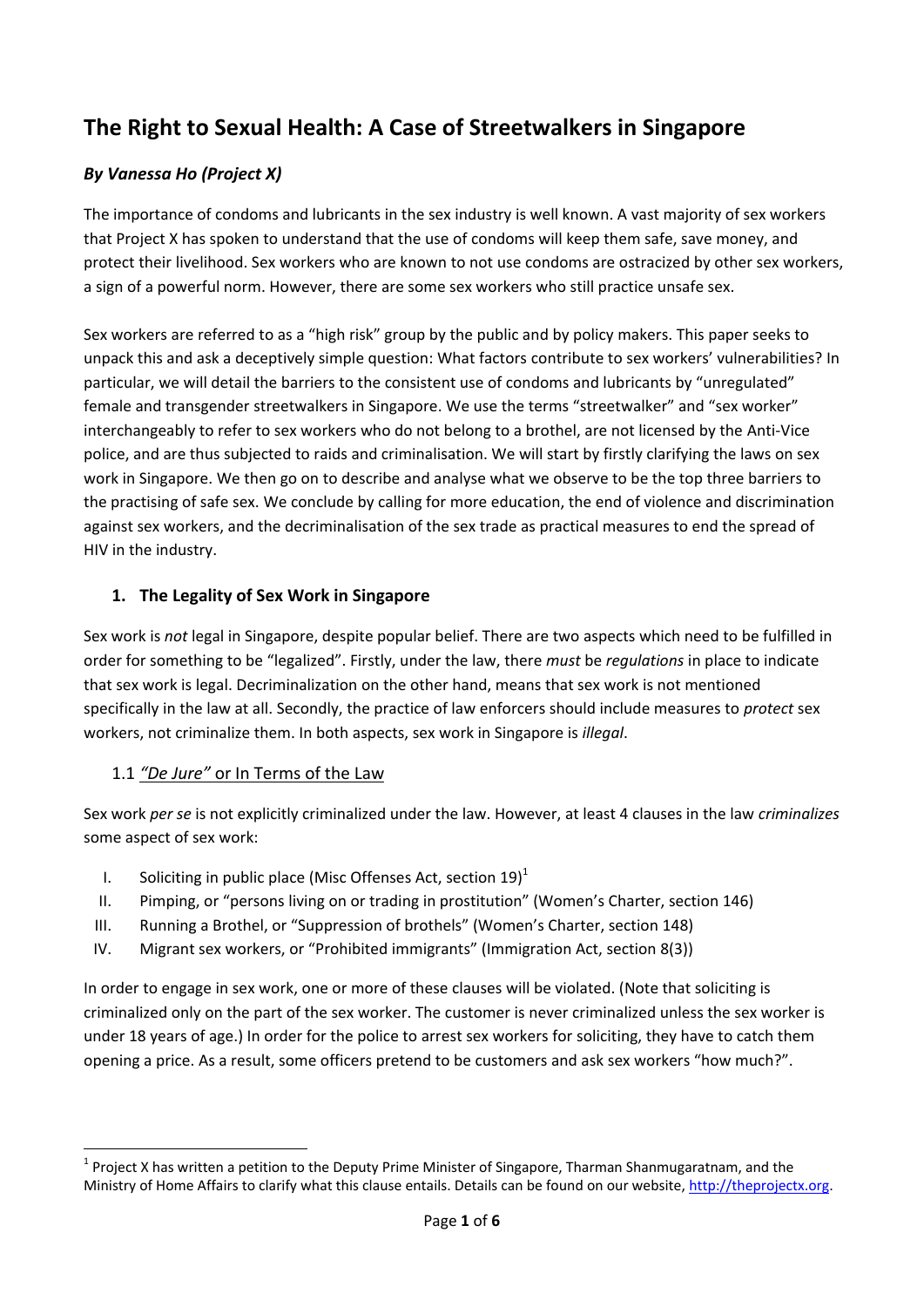Further to these sections that reference sex work explicitly, there have been other clauses that have been used against sex workers. These clauses are invoked when law enforcers are unable to catch the sex worker "red handed":

- (1) Obscene act in public place (Penal Code, section 294(a))
- (2) Outrages on decency (Penal Code, section 377(a))

In other words, when law enforcers cannot catch sex workers opening a price, they can invoke number (5) against them when they are caught in a sexual act. Similarly, when the sex worker is a pre-operative transgender woman, they can invoke number (6) against them.

### 1.2 *"De Facto"* or In Practice

In practice, law enforcers *constantly* and *persistently* patrol red-light districts in order to apprehend sex workers. This happens multiple times per night, increasing according to how good the business is on that day. This fact alone can be used to prove that *sex work is illegal in Singapore*.

In 2009, ex-Senior Minister of State Associate Professor Ho Peng Kee said that, "Substantial Police resources are dedicated to enforcement efforts against prostitutes who solicit in public."<sup>2</sup>

However, in the same speech, Ho Peng Kee said that "prostitution is not an offence in Singapore. We recognize that it is not possible to eradicate it and forcing it underground will lead to the greater likelihood of involvement by triads and organized crime, the trafficking of women, and public health risks." The implication of his statement is that sex work in brothels is tolerated, but streetwalkers are not. This is extremely contradictory since owning a brothel is illegal, as is soliciting in public. Therefore the question remains: why is one form of sex work criminalized on a regular basis, and another given the green light to operate?

#### 1.3 Yellow Card System

**.** 

There are so-called "legal" sex workers in Singapore, despite the law. These sex workers are found in brothels, and they are provided with a yellow card. This yellow card mandates that they go for medical checkup regularly, and provides them immunity against the police—in particular, officers from the Criminal Investigation Bureau (CID). They may still get hauled up by the Anti-Vice police, however when they do, they will be sent to the designated health centre, not the police station.

The application and selection process of the yellow card system remains opaque. What Project X has come to understand is that sex workers will have to find a brothel owner who would like to employ them, and then make an application to the Anti-Vice police.<sup>3</sup> The vast majority of yellow card holders are foreigners. Project X has met a number of Singaporean sex workers who would like to apply for the yellow card, but have been unsuccessful. We have only met four Singapore yellow card holders thus far. That said, there are also a number of sex workers who would rather not hold a yellow card as it would mean a loss of income (they would have to pay the owners a commission), a loss of their freedom of movement, and their freedom to decide when to work. It will also mean that their history of sex work will be on the record, subjecting them to potential discrimination should they ever wish to transfer to a different industry.

<sup>&</sup>lt;sup>2</sup> Ho Peng Kee, Ministry of Home Affairs, <u>["Ministry of Home Affairs Committee of Supply Debate 2009—](http://www.mha.gov.sg/news_details.aspx?nid=MTM2OQ%3D%3D-%2Fv%2FKQ2xLxwk%3D)Speech by</u> [Senior Minister of State A/P Ho Peng Kee](http://www.mha.gov.sg/news_details.aspx?nid=MTM2OQ%3D%3D-%2Fv%2FKQ2xLxwk%3D)-Striking A Balance, 05 February 2009". [Accessed 11 October 2012]

 $3$  In the 60s and 70s, applications used to be handled by the Department of STI Control [DSC].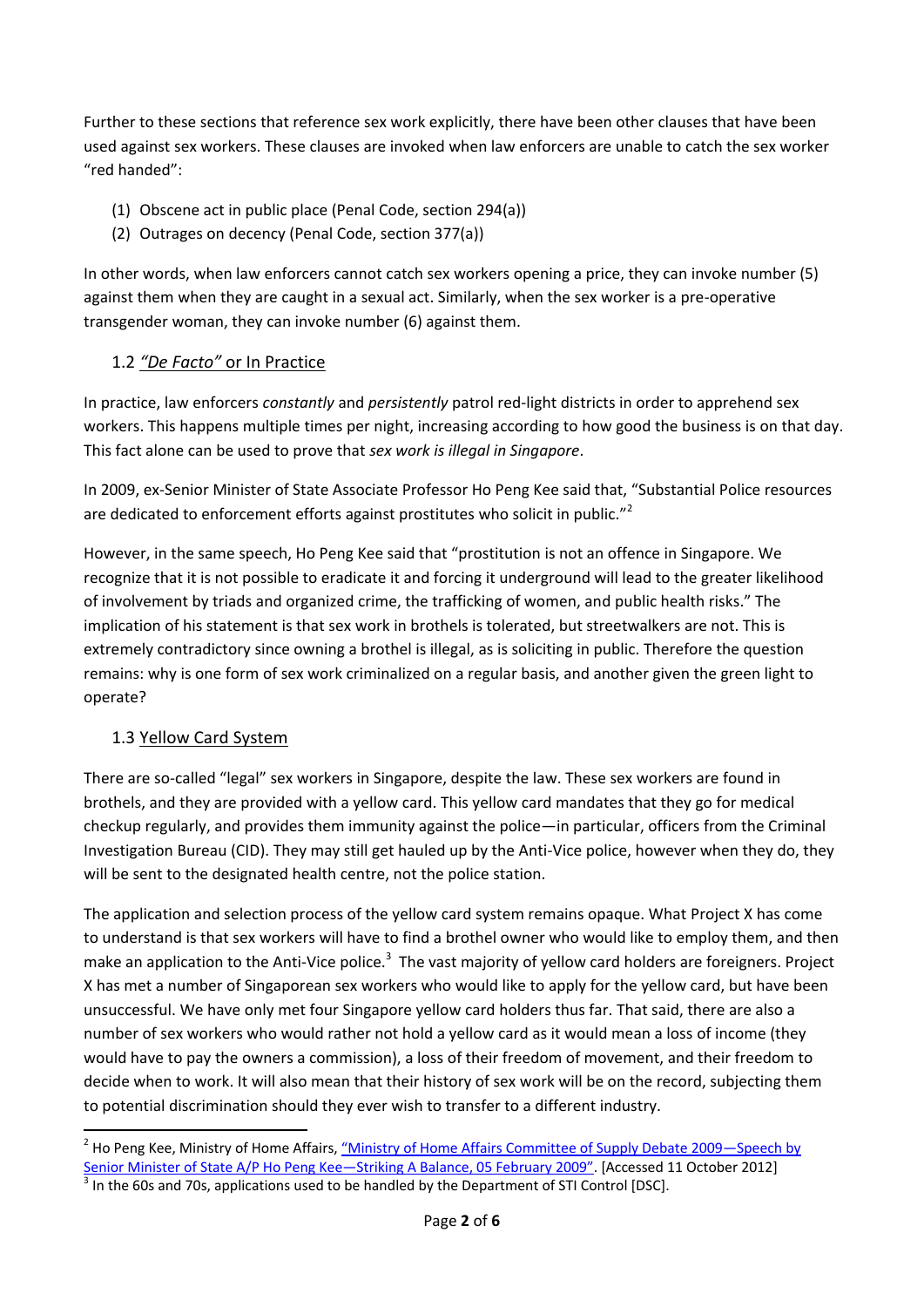Some may argue that the yellow card system can be viewed as a form of "regulation". We argue that in order to be considered a form of regulation, this system *must* be made transparent and be removed of any selection bias. More importantly, this system needs to be formulated *together* with sex workers, in order to be fair and thorough.

### 1.4 Concluding the Law

All factors considered, sex work is *illegal* in Singapore. Some sex workers may have immunity but immunity is a double-edged sword and does not extend to all sex workers.

### **2. Barriers to the Practice of Safe Sex**

The criminalization of sex workers and the discrimination that comes along with it places sex workers in a very vulnerable position. This can be discerned from the top three barriers to condom usage: customers who use monetary bribes to coerce sex workers into not using protection; customers who verbally agree to safe sex but then withdraw this agreement during the act through force and; frequent checks for condoms in their handbags by the police which results in a fear of carrying condoms. We would to emphasize once again that sex workers know the importance of condoms. Project X has spoken to over 200 sex workers in our four years of existence, and a vast majority of them know that condoms represent the sustaining of their livelihood as getting an infection means losing the ability to work and thus a loss of income. However, the battle to use condoms is one that has to be fought on a daily basis.

### 2.1.1 Customers Who Use Monetary Bribes to Coerce Sex Workers

Customers are the first barriers to the consistent use of condoms. Project X has documented many cases where customers offer an amount ranging from S\$10 to S\$50 in order to bribe sex workers into not using condoms. If we view sex workers as independent business women, it is not hard to see how some may give in to the bribe. Sex workers have to constantly think of ideas to fend off such customers: one asked her customer marry her before having unprotected sex; another told off a customer and asked him to do it himself. On a tangent note, all these show that most people view sex workers as a disposable receptacle for seminal fluids, a mindset that denies sex workers of their human rights and dignity.

## 2.1.2 Customers Who Verbally Agree to Safe Sex But Then Withdraw This Agreement During the Act Through Force

There are three scenarios for this situation. One is where the customer attempts to take out the condom during the act, or just before they ejaculate. The second scenario is where the

ANY TO DE à VUUU CUSTOMER22 1. Pay before 2. Be Gentle service 3. Be Clean & hygienic 4. Don't be Drunl 5. Use Condoms 6. Say 'Thank You!' Project X's "Good Customer Flyer". This is distributed to the men who hang around red

light districts.

condom breaks and they either fail to inform the sex worker or simply refuse to change it. Lastly, the customer may agree to condoms during penetrative sex, but not for oral sex. Customers often resort to force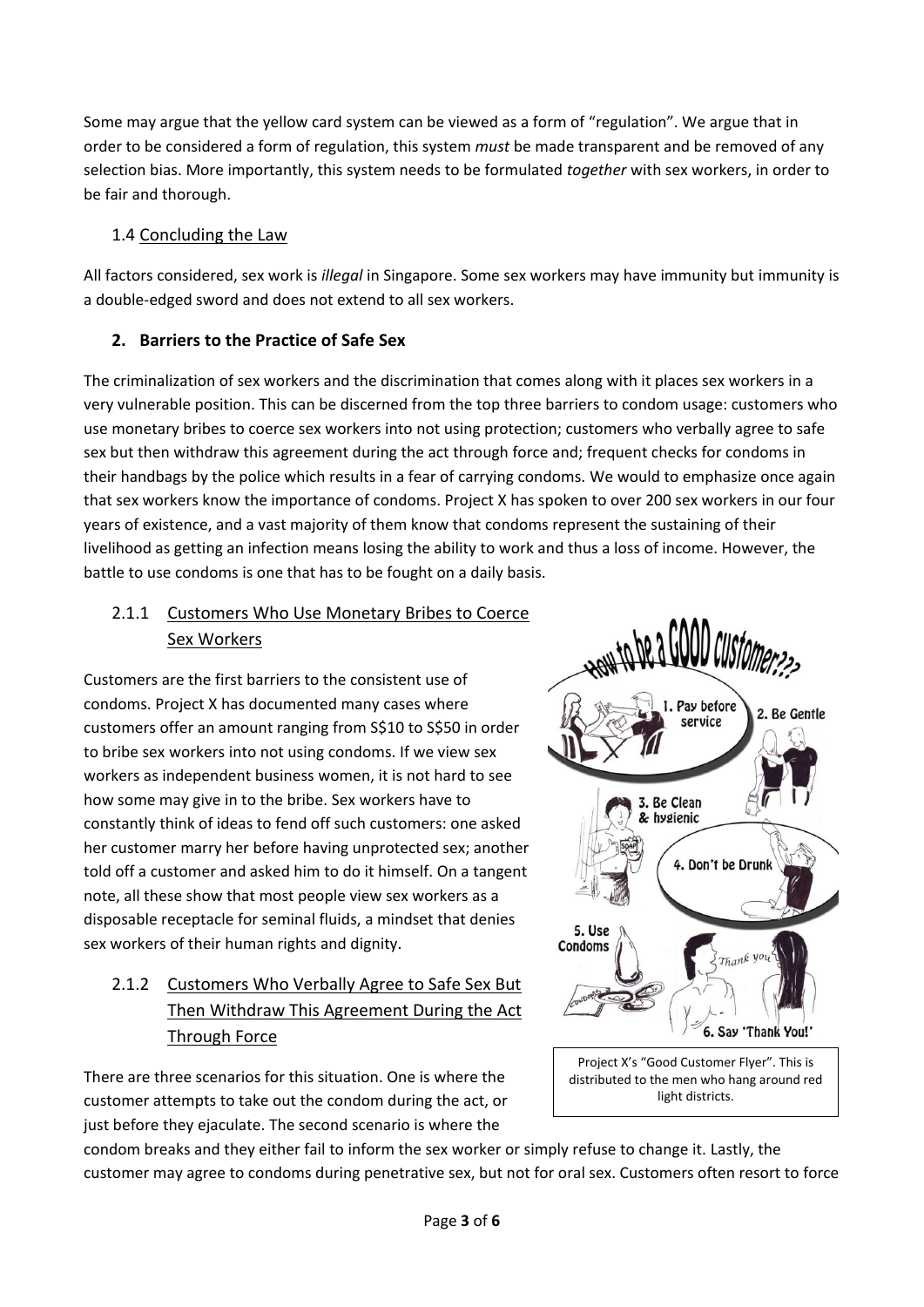in such cases. Project X has documented cases where customers over-power sex workers by pinning them down, resorting to fist violence, or threatening to report them to the police. While the first two reinforce our argument that sex workers are seen upon as less than human, the latter case illustrates how the criminalization of sex workers places them in a very vulnerable position.

#### 2.1.3 Frequent Checks for Condoms

It is not easy to catch a sex worker "red handed" for soliciting. An officer either has to stand nearby to hear the conversation between the sex worker and her customer, or they have to pretend to be a customer. Other times, they try to take the statement of the customer and use it against the sex worker. As a result, the police resort to using the possession of condoms as evidence for soliciting. The practice ostensibly makes their jobs easier. They conduct bag searches of who they believe are sex workers (a practice called profiling), and then potentially bring them back to the station on grounds of soliciting. Sex workers are subject to such searches regardless of whether they are at work—countless checks have been made as they walk down the streets, sit at the coffee-shop, or patronize shops.

The consequence of this practice is that some sex workers will then be afraid to carry condoms on them, or carry just a few. This places the onus of bringing condoms on the customer, and as shown, customers are one of the barriers to the consistent use of condoms. There are some brothels and/or love hotels that sell condoms, however, not all of them do. All these factors put the sex worker at a disadvantage by reducing her bargaining power. Some who are more assertive will walk away, whilst others (who may also be desperate for a customer), may just go along with it and "hope for the best".

This phenomenon is not unique to Singapore. Human Rights Watch has documented, reported, and condemned such practices in the United States and Cambodia. They argue that

[...] the use of any type of evidence must be determined by weighing the potential harm that occurs from its use and the benefits provided. In legal systems everywhere, categories of potentially relevant evidence are excluded as a matter of public policy, with laws excluding testimony regarding a rape victim's sexual history providing but one of many examples.<sup>4</sup>

The penalty for being charged for soliciting can range from a \$1000 fine to a jail term, to being deported and banned from the country. In other words, are the law enforcers saying that it is more important to apprehend a sex worker than to promote sexual health? Are they saying that it is alright to be a sex worker if you do not practice safe sex? Sex workers are generally afraid of both punitive legal measures as well as getting an infection. To place them in a situation whereby they have to prioritize one over the other puts them in an unnecessarily vulnerable position.

To add salt to injury, there are a handful of government-funded organizations out there who distribute condoms to streetwalkers. Why give them condoms on one hand, and then catch them for it with another? The Health Promotion Board of Singapore notes (somewhat unsubstantially) that "the majority of Singaporean men are infected through sexual contact with casual partners and sex workers."<sup>5</sup> By allowing the police to use condoms as evidence, it seems to contradict their message of "health promotion" (although it might be aligned with their message of abstinence). Furthermore, there have been multiple news reports showing that men primarily contract sexually transmitted infections (STIs) through their

 $\overline{a}$ <sup>4</sup> Human Rights Watch, <u>["Sex Workers at Risk"](http://www.hrw.org/node/108771/section/2)</u>, 19 July 2012. [Accessed 11 October 2012]

<sup>&</sup>lt;sup>5</sup> Health Promotion Board Singapore, <u>"AIDS – [What Women Should Know"](http://www.hpb.gov.sg/HOPPortal/health-article/2254)</u>, 12 April 2012. [Accessed 11 October 2012]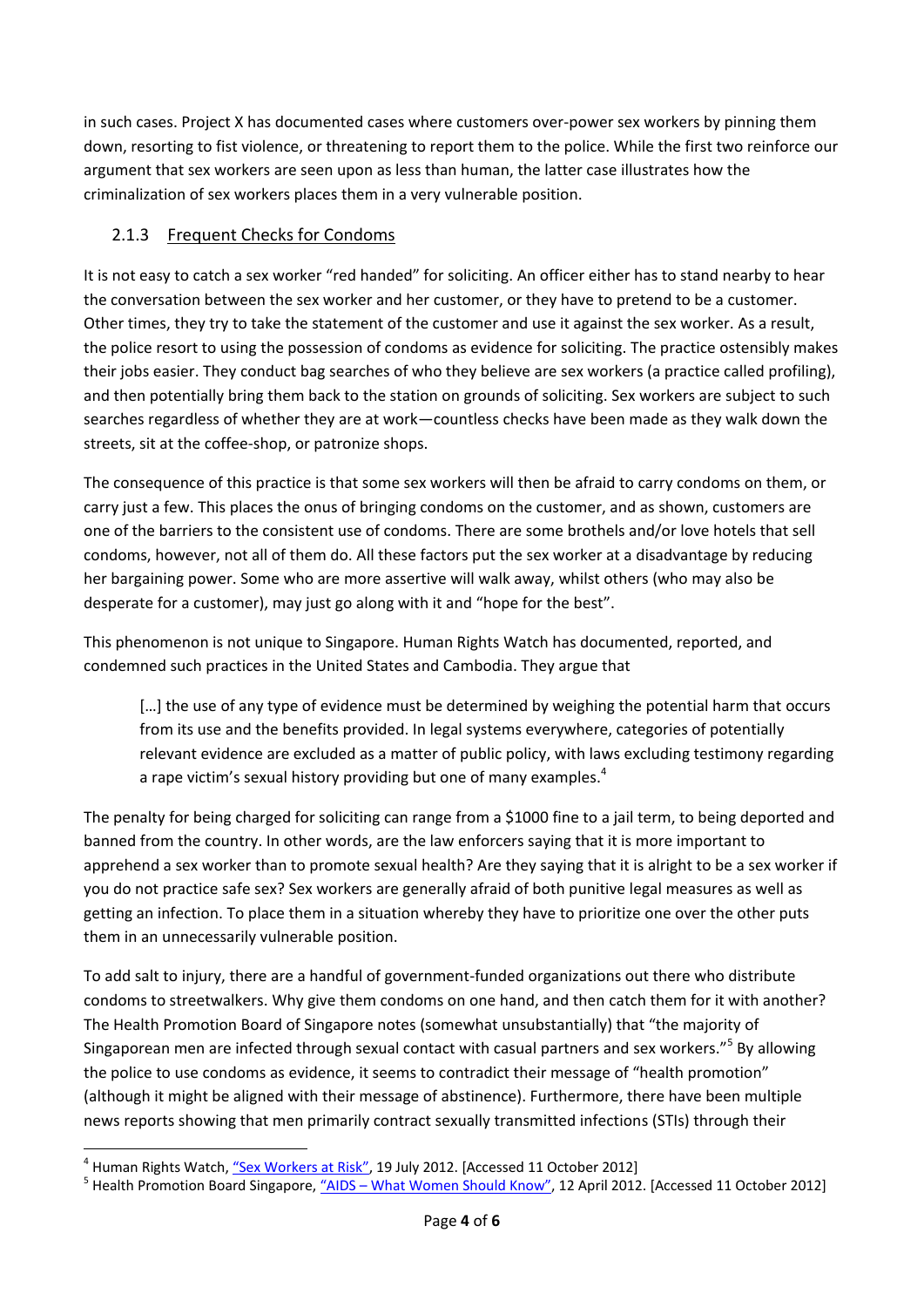patronage of sex workers.<sup>6</sup> Why put out such headlines when police practices are perhaps the root of the issue? If they are hoping for the sex trade to be abolished through their findings, then we must say it is a very futile aspiration.

The realities on the ground are very diverse, and we will attempt to try and break down the impact of this practice to the vulnerability of the sex worker. It is useful to note at the outset that even when a sex worker is brought back to the station due to condoms in her bag, their statement will never reflect this as it is not illegal to carry condoms.

### 2.2.1 Migrant Sex Workers

The most apparently vulnerable group of sex workers are the migrant sex workers. Project X has met a substantial number of sex workers who refuse our free condoms for fear of being caught with them by the police. We have had to convince sex workers that it is not against the law to carry condoms, or to at least take a couple. This fear is even more apparent with new sex workers. Even before they begin work, many of them are warned by their more experienced peers to not carry condoms due to the practice of condoms-asevidence. Compounded with the fear and insecurity of being in a foreign land, this fear can translate to unsafe sexual practices.

### 2.2.2 Sex Workers Who Are Not Assertive

Sex workers are only human, and we all have very different personalities. At the end of the day, some of us shiver at the thought of being confronted by the police, whilst others do not see law enforcers as operating with some kind of (moral) authority. The former are the ones who will most likely oblige when the police officer uses condoms-as-evidence. New sex workers also have a greater tendency to feel such oppression.

### 2.2.3 Sex workers who are assertive

Most of the Singaporean sex workers that Project X has met fall into this category. When questioned by police regarding the possession of condoms, they will simply retort by saying it is not illegal to carry condoms. However, it is increasingly evident to both sex workers and Project X that this is merely a rhetorical tool used by the police to harass sex workers. It is not easy to catch a sex worker "red handed" however, they still seem to have some kind of (perceived or genuine) quota as to how many bag searches they conduct in a day. As a result, this brief encounter with the police is also an opportunity for them to hurl insulting and degrading comments at sex workers. Examples include: "What are you doing there?", "You are a slut.", "Why would someone like you have so many boyfriends?", "I feel sorry for your parents." It is also an opportunity to show off their "power" by talking down and being rude to sex workers. Statements such as "I can frame you if I want to" have been documented by Project X.

In addition to verbal harassment, some officers have taken the extra step to destroy the condoms that the sex worker possesses. Rose, a sex worker that Project X interviewed, recounted to us such a scenario:

"That time very horrible. They *tahan* [try] the sister, 'take out your bag!' the police ask question the sister, 'take out your bag! What inside here? Condom? Give me. This one what? KY? Give me!' K, give already, the condom they take. For example one sister got the balance three, four condoms, they take all these condoms, they tear. They tear, tear, throw inside the drain, the railing, they pour like

**<sup>.</sup>** <sup>6</sup> AsiaOne.com, <u>["Some Get STIs after one](http://www.asiaone.com/News/Latest%2BNews/Singapore/Story/A1Story20120820-366501.html)-night stands"</u>, 22 August 2012. [Accessed 11 October 2012]